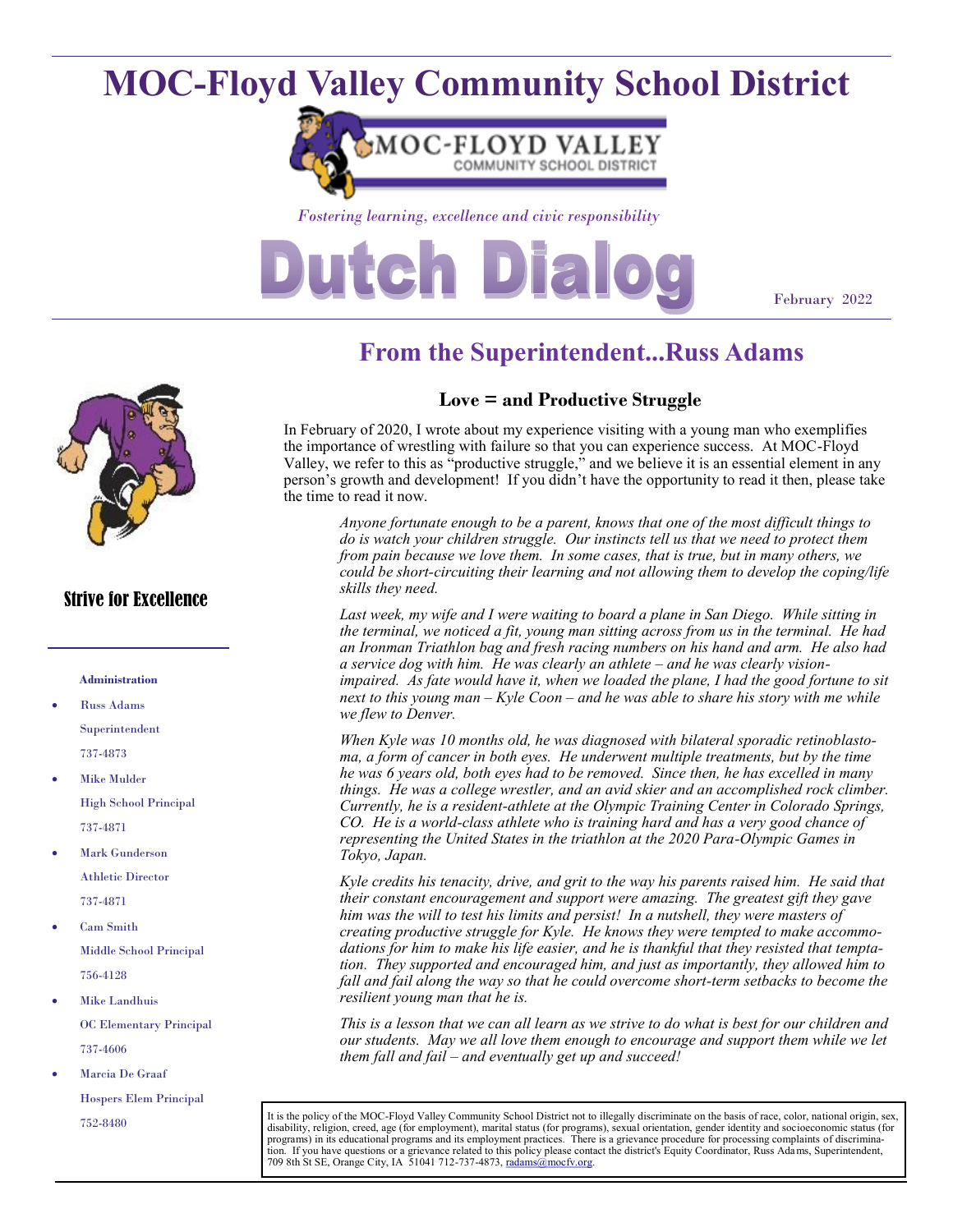### **Friday Dismissals**

School will be dismissed two hours early (1:15pm) on Fridays - for staff development.

*In the unlikely event that we have a weather-related late start on one of the scheduled professional development Fridays, we will cancel the early dismissal and attend until our regular 3:15 p.m. dismissal time.*



## **Regular Classes on February 14th**

Due to our 'snow day' on December 10th, regular classes will be held on Monday, February 14th to make up the instructional time that was lost. Regular classes will be held on May 25th to compensate for the January 14th snow day.



### **Transitional Kindergarten and Kindergarten Registration**

Transitional Kindergarten and Kindergarten registration sign-up begins February 15th, for the 2022-2023 school year.

If you have a child that will be turning 5 years old on or before September 15, 2022, we would encourage you to log onto our school website (mocfv.org) after February 14<sup>th</sup> and click on the TK-KG Enrollment Form button, found on our homepage, to fill out the necessary information.

Due to the overwhelming need for AM TK placements, we have decided to, again, offer two morning sessions of TK in the 22-23 school year. Usually, there are parents who, on the advice of preschools or whose children have late summer birthdays, or both, are undecided which program best fits their child's needs, please note that on the form.

Our local preschool teachers will be doing their spring assessments following our Kindergarten Readiness tests and will be giving the recommendations of which program would best fit your child's needs for the fall. If you are undecided, and your child does not attend preschool, please contact the Orange City Elementary School office (712-737-4606) and we will set up a readiness screening with one of the kindergarten teachers.

If you have any questions, or concerns, regarding your incoming TK/KG student, please call your student's respective school office, Hospers Elementary 712-752-8480 or Orange City Elementary 712-737-4606.



## **Iowa Immunization Law Requirements for 2022-2023 TK and Kindergarten**

The following are the State of Iowa immunization requirements for students entering kindergarten or transitional kindergarten for the 2022-2023 school year. Immunization certificates, and other requirements, can be mailed to the office this spring, or you may email a copy to  $\frac{m\cos(\theta)}{m\cos(\theta)}$ 

#### **The following immunizations must be complete before the first day of school.**

- · Five doses of DTap, one of which is after age 4
- · Four doses of Polio, one of which is after age 4
- · Two doses of varicella unless student has had history of chickenpox
- · Three doses of Hepatitis B
- · Two doses of MMR

All TK and kindergarten students must have updated immunizations and kindergarten students must be seen by a dentist and an eye doctor before the first day of school. If your child has already had their four year old booster shots, please send this information to the school.

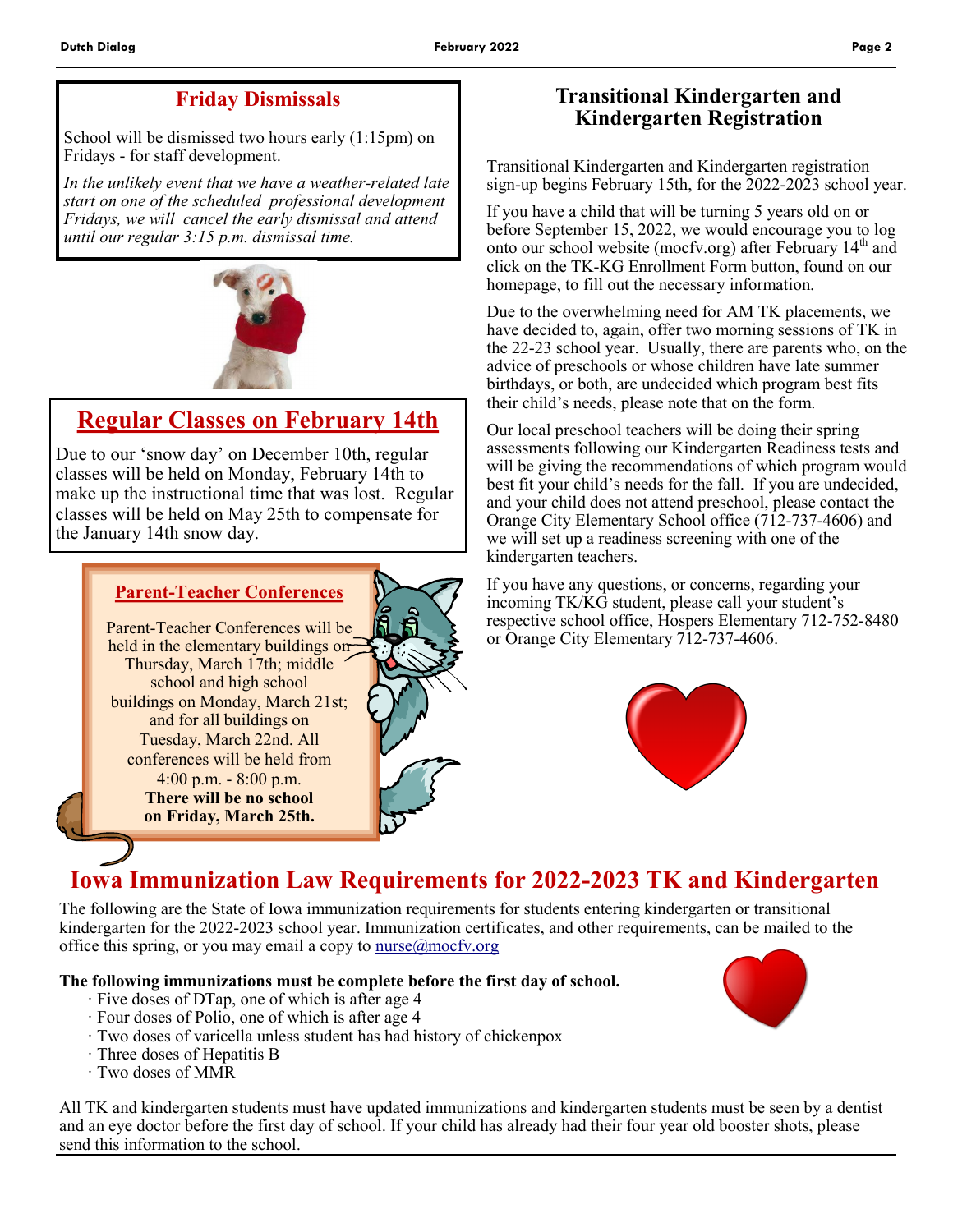## SCHOOL HEALTH NEWS: \*Ashley Van Voorst, RN - School Nurse\*

### February is American Heart Month

February is Heart Health month. Heart disease is the number one cause of death in the United States. Heart disease consists of diseases, or abnormal functions, like coronary artery disease (narrowing of the arteries in the heart), heart attacks, abnormal heart rhythms, heart failure, valve diseases, congenital heart disease, cardiomyopathy, and vascular diseases. The benefits of having a healthy heart are because it pumps oxygen from your lungs to the rest of your body, it makes physical activity and exercise easier, and it reduces your risk of heart attack or stroke. The good news is there are ways to keep your heart, and your children's hearts, healthy!

#### **Be more active**

Be active for at least 30 minutes on most days of the week. If you cannot do 30 minutes, try breaking it up into two-15 minute or three-10 minute sessions. Invite friends or family to join you so you have some accountability.

#### **Make healthy food choices**

Eat a wide variety of fruits and vegetables. Fresh is best, but frozen or dried are good, too. Grill, or bake, instead of frying your foods. Avoid butter, lard or shortening with your cooking. Choose lean meat or fish. Limit the amount of salt you take in. Look for "sodium free" or "no salt added" when shopping. Eat meals together at home. It's a good way to prevent eating unhealthy foods from drive thru or carry out. Also, a great opportunity to have some family time. Choose water instead of sugary drinks like fruit juice, soda, sweet tea or sports drinks.

#### **Avoid tobacco products**

This includes cigarettes, cigars, chewing tobacco and e-cigarettes. There are resources to help you quit. Get free help by calling 1-800-QUIT-NOW or contact your family physician for options. Second hand smoke is also harmful so if you do smoke, take it outside or away from others.

#### **Know your numbers**

High blood pressure makes your heart work harder. It also damages the blood vessels in your heart and kidneys. Have your blood pressure checked at your doctor's appointments. Ask what the target number should be for you and if you need to check it more often. Take your medications as prescribed. Know what your cholesterol level is and if you need to do anything to change it.

### **Healthy heart tips for kids:**

#### **Increase fiber intake**

Eat oatmeal Eat 100% whole wheat bread Eat beans in soups or as a side dish Eat fruit and veggies Drink fresh fruit smoothies with low fat yogurt

#### **Decrease saturated fat intake**

Eat low fat mozzarella or Swiss cheese Eat fish and chicken breast more often than red meats Stir fry or bake your meals, not fried

#### **Increase intake of healthy fats**

Eat nuts and seeds, they have healthy fat in them Add flax seeds into fruit smoothies, cereal or salads

#### **Decrease screen time**

- Encourage outside activity like jumping rope, sports, walking or running.
- Children 18 months, and younger, should not have any screen time.
- Children 18-24 months can be introduced to high quality television, but should watch with parents, so it can be explained what they are watching and how it relates to our world.
- Children two-five years can watch one hour per day of high quality television.
- Children six years, and older, should have consistent limits of time spent on any social media or television.
- Ensure that children are not having screen time take the place of sleeping, physical activity or other healthy living options.
- Remember, children are exposed to screen time during school hours so this should be taken into consideration.
- Have designated times of no screens, instead play games or do physical activities. Have areas of no screens such as in the vehicle or bedrooms.

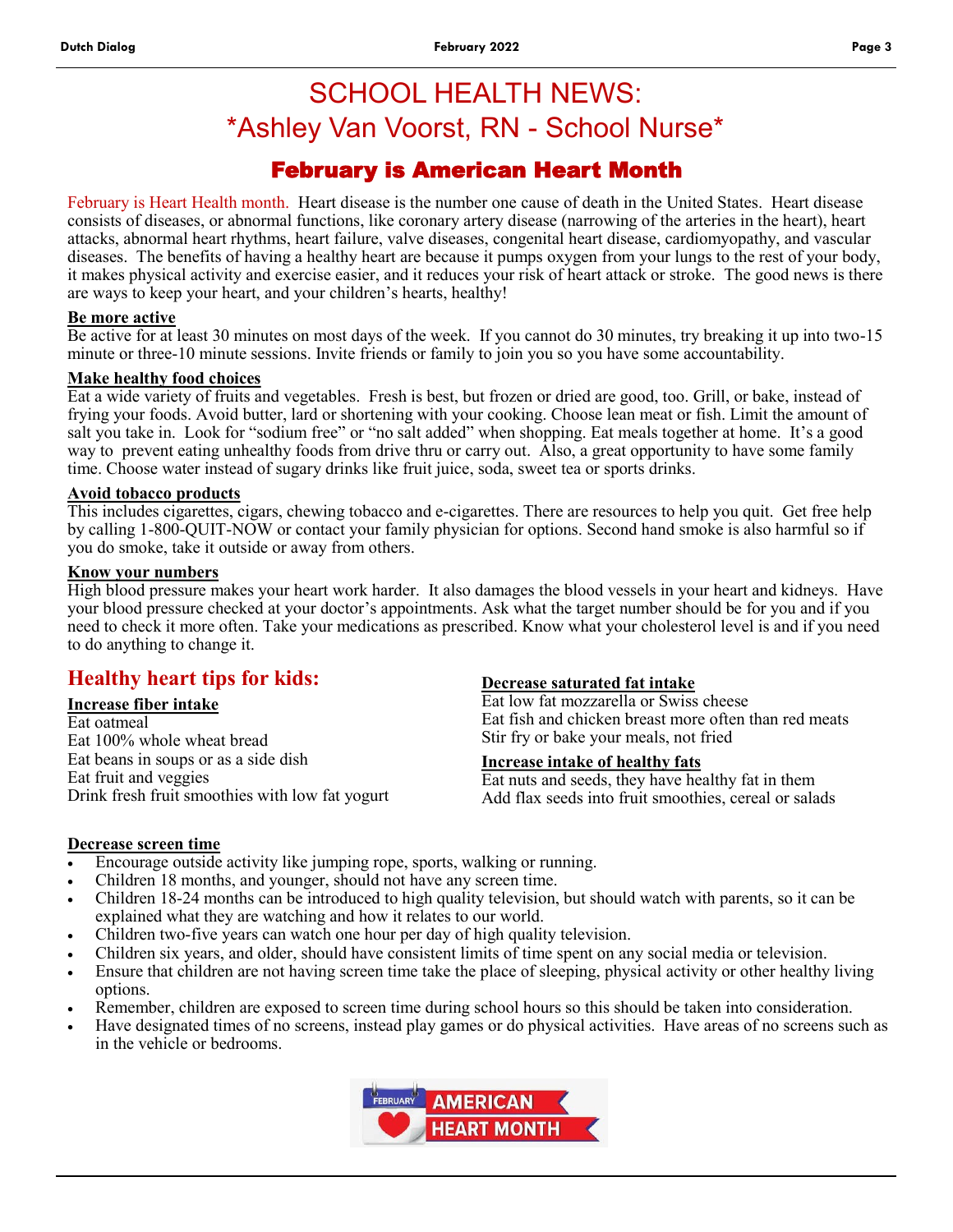## From the Counselor's oFFiCe — Mr. McDonald

## COLLEGE PLANNING CHECKLIST:

Sign-up for the ACT test

| <b>ACT Test Date</b> | <b>Registration Deadline</b> | <b>Late Fee Deadline</b> | <b>Photo Upload Deadline</b> |
|----------------------|------------------------------|--------------------------|------------------------------|
| February 12, 2022    | January 7, 2022              | January 21, 2022         | February 4, 2022             |
| April 2, 2022        | February 25, 2022            | March 11, 2022           | March 25, 2022               |
| June 11, 2022        | May 6, 2022                  | May 20, 2022             | June 3, 2022                 |
| July 16, 2022        | June 17, 2022                | June 24, 2022            | July 8, 2022                 |

### www.actstudent.org/start MOC-FV Code is 163-335

- Ask for personal references from teachers, school counselors, or employers at least two weeks before scholarship application deadlines.
- Make final visits to colleges
- Return financial aid forms to colleges
- Return housing forms and enrollment deposits
- Find out if you qualify for scholarships at each college you have applied to.
- See Mr. McDonald for help finding financial aid and scholarships.
- Local MOC-FV Foundation Scholarship applications will be available in March.





## **VOCAL MUSIC NEWS! VOCAL MUSIC NEWS!! VOCAL MUSIC NEWS!!!**

## **Mark your calendar with the following dates:**

Tuesday, February 15th - Grades 5-12 Mass Vocal Music Concert

This concert will begin at 7:00 p.m. and will be held in the high school gymnasium. All choirs in grades 5-12 will perform at this concert. This concert will conclude with two mass choir pieces!!!

Tuesday, March 15th - "Chamber Singers Extravaganza" in the Auditorium

Our program will begin at 7:00 p.m. and will feature the Chamber Singers.

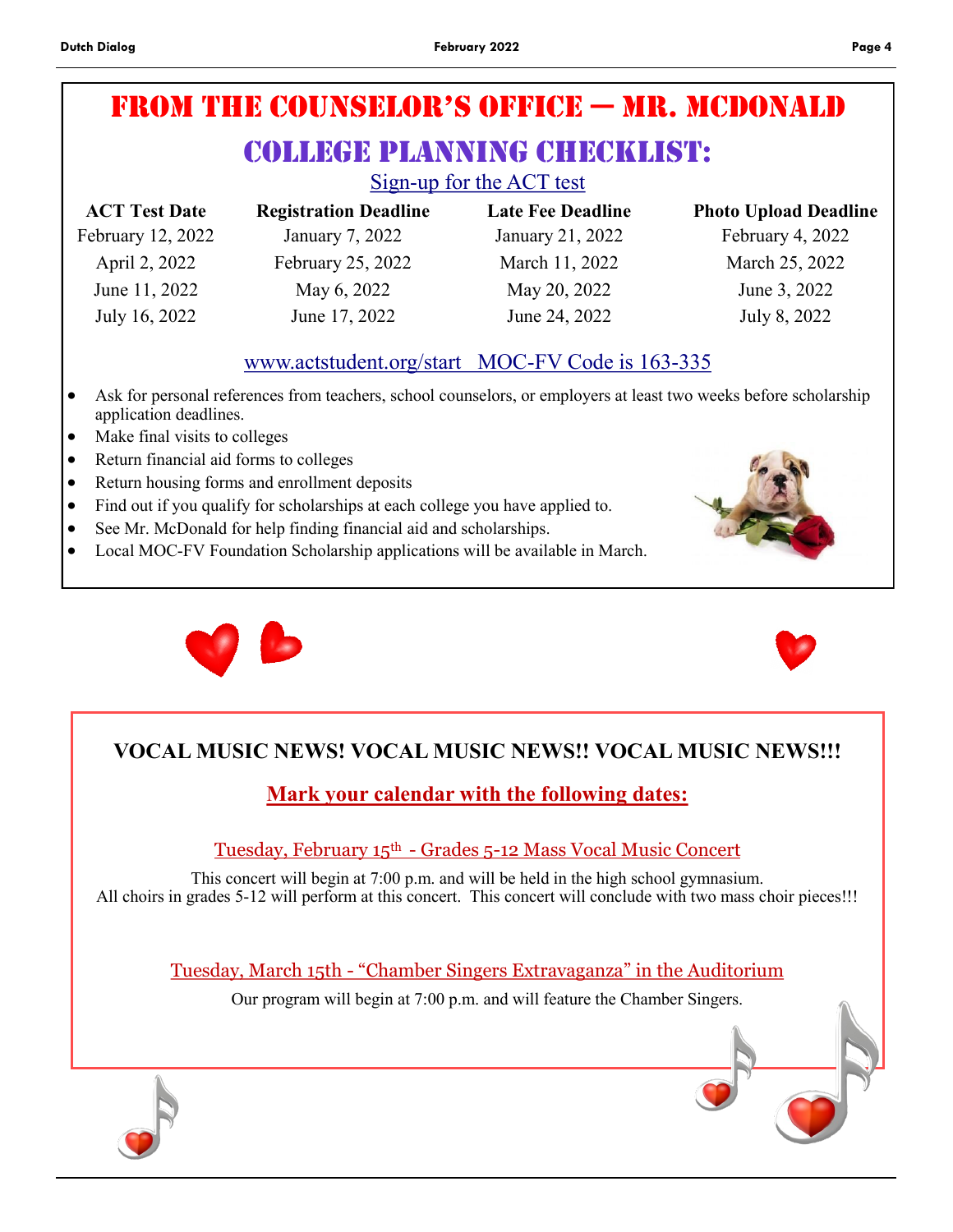## **High School Happenings**

### **Mike Mulder — High School Principal**







## **MOC-FLOYD VALLEY HIGH SCHOOL 2022 SPRING/SUMMER DRIVER EDUCATION INFORMATION**

We appreciate the interest, and desire, to have your student take the Driver Education course through MOC-Floyd Valley High School. Our course this year will operate a bit differently than normal as we continue to adjust our delivery of content as a result of the COVID-19 pandemic. Thus, we plan to offer the required 30 hours of classroom instruction via an online model using the platform: Edpuzzle.

Online Edpuzzle activities will be assigned on or after April 4<sup>th</sup>.

Upon registration, Mr. Pfaffle will reach out to participants/parents with further information regarding the online coursework and class expectations. We anticipate a virtual class start date of April 4<sup>th</sup>. The classroom portion of the Driver Education Class will require the completion of course work within Edpuzzle, by the designated progress dates. (The state law requires a minimum of 30 classroom hours.)

The six hours of behind-the-wheel instruction will be scheduled on an individual basis. An initial driving time will be scheduled with your behind-the-wheel instructor as the course progresses. Students should indicate a preference of a driving partner on the registration form.

Registration forms are available in the High School and Middle School Buildings. Students must have a driver's permit by April 1, in order to be eligible for the 2022 Driver Education Class at MOC-Floyd Valley. **Completed registration forms, along with payment, must be turned in to the MOC-Floyd Valley High School office by Monday, March 28th**.

**(Checks should be made payable to MOC-Floyd Valley Schools) by March 28th. Any late registrations will be accepted on a "space available" basis and a late fee of \$25.00 will be applied.**

*\*\*\*Non-district students may be accepted on a "space available" basis and will be charged \$450.*

#### **Once your registration is received, you are enrolled, unless notified***.*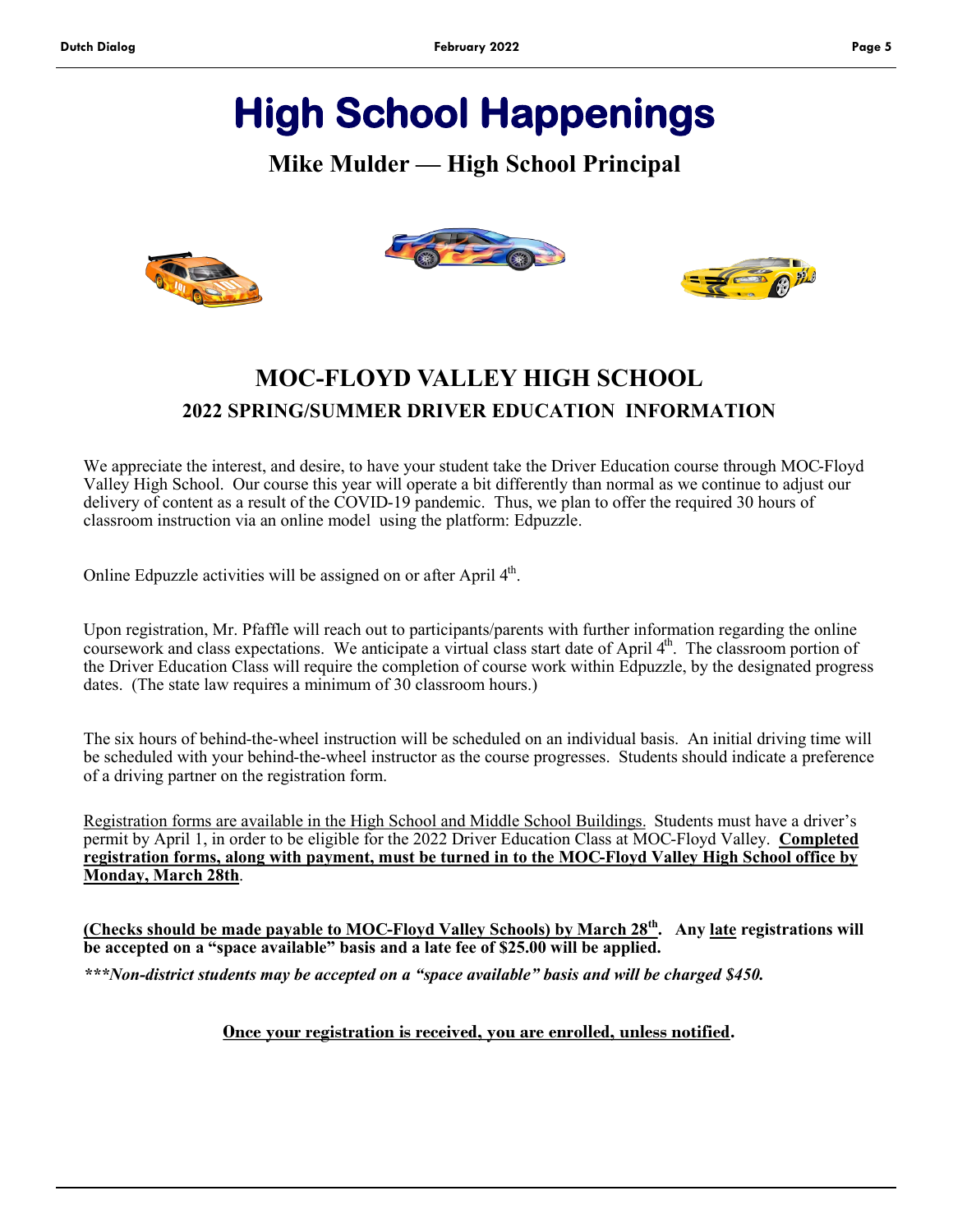

## February 2022

| Sunday          | Monday                                                                                                                                                                                                                                                                    | Tuesdav                                                                                                                                                                                                         | Wednesday                     | Thursday                                                                                                                                                                                 | Friday                                                                                                                                                       | Saturday                                                                                                              |
|-----------------|---------------------------------------------------------------------------------------------------------------------------------------------------------------------------------------------------------------------------------------------------------------------------|-----------------------------------------------------------------------------------------------------------------------------------------------------------------------------------------------------------------|-------------------------------|------------------------------------------------------------------------------------------------------------------------------------------------------------------------------------------|--------------------------------------------------------------------------------------------------------------------------------------------------------------|-----------------------------------------------------------------------------------------------------------------------|
|                 |                                                                                                                                                                                                                                                                           | 4:30pm BB-B/JV Central<br>Lyon<br>4:30pm BB-G/JV Central<br>Lyon<br>6:00pm BB-G/Varsity<br><b>Central Lyon</b><br>7:00pm WR-JV LeMars<br>7:00pm WR-Varsity LeMars<br>7:30pm BB-B/Varsity<br><b>Central Lyon</b> | 21                            | 3<br>Large Group Speech Showcase 1:15pm Early Dismissal<br>4:15pm WR-MS MOC-Floyd<br><b>Valley vs. Multiple Schools</b>                                                                  | 4:30pm BB-B/9th West Lyon Spencer<br>4:30pm BB-G/9th West Lyon 8:30am Robotics State<br>6:00pm BB-G/Varsity West<br>Lyon<br>7:30pm BB-B/Varsity West<br>Lyon | State Large Group Speech at<br>Qualifier<br>12:00pm WR-Varsity<br>Sergeant Bluff-Luton vs.<br><b>Multiple Schools</b> |
| 6               | 4:15pm BB-G/7th Rock<br>Valley<br>4:15pm BB-G/8th Rock<br>Valley<br>4:15pm WR-MS West Sioux<br>vs. Multiple Schools<br>6:00pm BB-G/9th Unity<br>Christian<br>6:00pm BB-B/9th Unity<br>Christian<br>7:15pm BB-G/JV Unity<br>Christian<br>7:15pm BB-B/JV Unity<br>Christian | 8<br>4:30pm BB-G/JV Boyden-<br>Hull<br>4:30pm BB-B/JV Boyden-<br>Hull<br>6:00pm BB-G/Varsity<br><b>Boyden-Hull</b><br>7:30pm BB-B/Varsity<br><b>Boyden-Hull</b>                                                 | q<br>Morningside Jazz Fest    | 10 <sup>1</sup><br>4:00pm BB-G/8th Sergeant 1:15pm Early Dismissal<br><b>Bluff-Luton Middle</b><br>4:15pm BB-G/7th Sergeant<br><b>Bluff-Luton Middle</b>                                 | 11<br>4:30pm BB-B/9th Sioux<br>Center<br>6:00pm BB-B/JV Sioux<br>Center<br>7:30pm BB-B/Varsity Sioux<br>Center                                               | 12<br>12:00pm WR-Varsity Sioux<br>Center vs. Multiple Schools<br>7:00pm BB-G/Varsity TBA                              |
| 13              | 14<br>4:15pm BB-G/8th Sheldon<br>4:15pm BB-G/7th Sheldon                                                                                                                                                                                                                  | 15 <sup>1</sup><br>4:15pm BB-G/7th LeMars<br>Middle<br>4:15pm BB-G/8th LeMars<br>Middle<br>4:15pm WR-MS LeMars vs.<br>Multiple Schools<br>7:00pm Choir Concert-<br>Grades 5-12 @ HS Auditorium                  | 16<br>7:00pm BB-G/Varsity TBA | 17<br><b>TBD WR-Varsity TBD</b><br>4:15pm BB-G/8th Sioux<br>Center<br>4:15pm BB-G/7th Sioux<br>Center                                                                                    | 18<br><b>TBD WR-Varsity TBD</b><br>1:15pm Early Dismissal                                                                                                    | 19<br>All-State Large Group Speech--<br>Ames<br><b>TBD WR-Varsity TBD</b><br>7:00pm BB-G/Varsity TBA                  |
| 20 <sup>1</sup> | 21<br><b>NWIBA District Jazz Contest--</b><br>LeMars<br><b>HS Track Begins</b><br>4:15pm WR-MS Sheldon vs.<br><b>Multiple Schools</b><br>7:00pm BB-B/Varsity TBA                                                                                                          | 22<br>4:15pm BB-G/8th Cherokee<br>4:15pm BB-G/7th Cherokee<br>7:00pm HS Band and<br>Orchestra Concert @ HS<br>Auditorium                                                                                        | 23 <sup>1</sup>               | 24<br>4:15pm BB-G/8th LeMars<br>Middle<br>4:15pm WR-MS Sheldon vs.<br><b>Multiple Schools</b><br>4:15pm BB-G/7th LeMars<br>Middle<br>7:00pm BB-B/Varsity TBA<br>7:00pm 4th Grade Program | 25<br>Jazz Band Summit at Coe<br>College<br>1:15pm Early Dismissal                                                                                           | 26<br>District Individual Speech<br>Contest                                                                           |
| 27              | 28<br>3:30pm-9:00pm MS Solo<br>Performance Night (Orch and<br>Band) @ Middle School<br>7:00pm BB-B/Varsity TBA                                                                                                                                                            |                                                                                                                                                                                                                 |                               | February<br>FVENTS                                                                                                                                                                       |                                                                                                                                                              |                                                                                                                       |

**Calendar subject to change. For a complete list of school events and up-to-date information, please visit our website at www.mocfv.org.**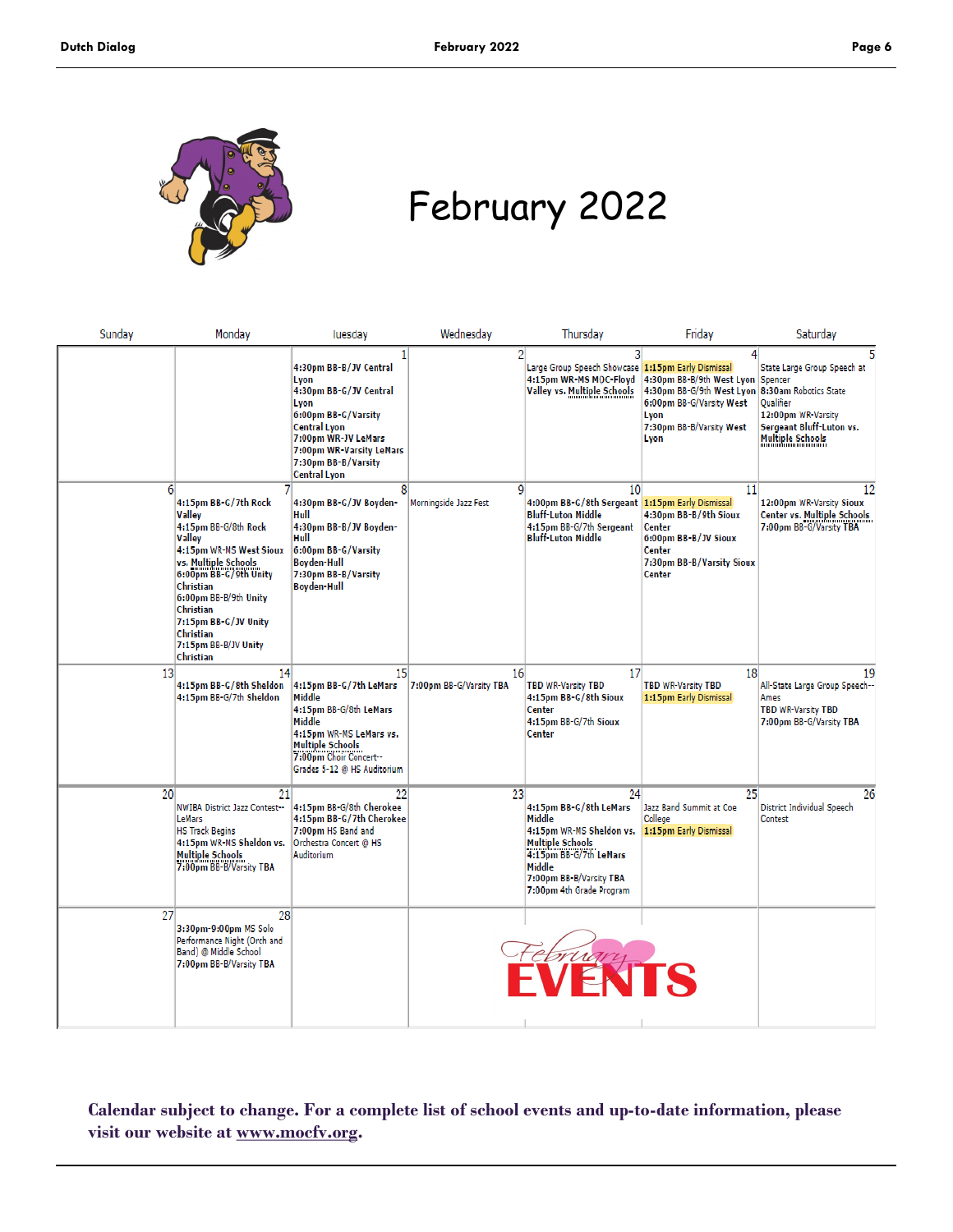## MOC-Floyd Valley Lunch Menu - February 2022

| Monday                                                                                                                         | Tuesday                                                                                                | Wednesday                                                                                                                       | Thursday                                                                                                      | Friday                                                                                                       |
|--------------------------------------------------------------------------------------------------------------------------------|--------------------------------------------------------------------------------------------------------|---------------------------------------------------------------------------------------------------------------------------------|---------------------------------------------------------------------------------------------------------------|--------------------------------------------------------------------------------------------------------------|
|                                                                                                                                | $\mathbf{1}$<br><b>Italian Dunkers</b><br>Meat Sauce<br>Carrots<br>Fruit<br>Milk                       | $\overline{c}$<br>Chicken Fajitas<br>Cheese/Tomatoes/<br>Lettuce<br>Spanish Rice<br>Corn<br><b>Tropical Fruit</b><br>Milk       | 3<br>Tavern on a Bun/<br>American Cheese<br>Confetti Fries/<br>Ketchup<br><b>Baked Beans</b><br>Fruit<br>Milk | 4<br>Chicken Patty on a<br>Bun/Mayo<br>Potato Śmiles/<br>Ketchup<br>California Veg. Blend<br>Peaches<br>Milk |
| $\overline{7}$<br>Hot Dog on a Bun<br>Potato Wedges/<br>Ketchup<br>Broccoli<br>Apple<br>Cookie<br>Milk                         | 8<br>Pizza Boats/Marinara<br>Mixed Veggies<br>Fruit<br>Milk                                            | 9<br>Chili<br>Cinnamon Roll<br>Cucumbers & Car-<br>rots/Dressing<br>Fruit<br>Milk                                               | 10<br>BBQ on a Bun<br>Curly Fries/Ketchup<br><b>Baked Beans</b><br>Kiwi<br>Juice Slush Cup<br>Milk            | 11<br>Mac & Cheese<br>Corn Dog/Ketchup<br>Candied Carrots<br>Peas (HS)<br>Peaches<br>Milk                    |
| 14<br>Hamburger on a Bun<br>Cheese/Lettuce/<br>Tomatoes<br>Confetti Fries/<br>Ketchup<br>Grapes<br>Milk                        | 15<br>Taco in a Bag<br>Cheese/Lettuce/<br>Salsa<br><b>Refried Beans</b><br>Pineapple<br>Churro<br>Milk | 16<br>Chicken Tenders/<br><b>BBQ Sauce</b><br>Mashed Potatoes/<br>Gravy<br>Broccoli<br>Garlic Toast<br>Mandarin Oranges<br>Milk | 17<br>Scalloped Potatoes &<br>Ham<br>Green Beans<br>Cheesy Breadstick<br>Kiwi<br>Graham Crackers<br>Milk      | 18<br>Grilled Cheese<br>Potato Gems/Ketchup<br>Carrots<br>Fruit<br>Milk                                      |
| 21<br>Deli Sub Sandwich<br>Mayo/Mustard/<br>Lettuce/Tomato<br>Potato Wedges/<br>Ketchup<br>Carrots<br>Fruit<br>Cookies<br>Milk | 22<br>Pizza<br>Garlic Twist<br>Marinara Sauce<br>Mixed Veggies<br>Bananas<br>Milk                      | 23<br>Tacos<br>Lettuce/Cheese/<br>Salsa<br>Refried Beans<br>Tortilla Chips (HS)<br>Pears<br>Milk                                | 24<br>Spaghetti & Meat<br>Sauce<br>Fresh Vegetables/<br>Ranch Dip<br>Garlic Twist<br>Applesauce<br>Milk       | 25<br>Popcorn Chicken/BBQ<br>Sauce<br>Potato Smiles<br>Green Beans<br>Orange<br>Dinner Roll<br>Milk          |
| 28<br>Chicken Quesadilla/<br>Salsa<br>Spinach Salad/<br>Dressing<br>Corn<br>Graham Snacks<br>Banana<br>Milk                    |                                                                                                        |                                                                                                                                 |                                                                                                               |                                                                                                              |

Menu is subject to change without prior notice due to supply chain interruptions.

If you would like the calorie/allergen list emailed to you, please contact Stephanie Pottebaum at spottebaum@mocfv.org.

Click this link for allergen and carb info: <http://bit.ly/mocfv-newsletter> *This institution is an equal opportunity provider and employer.*